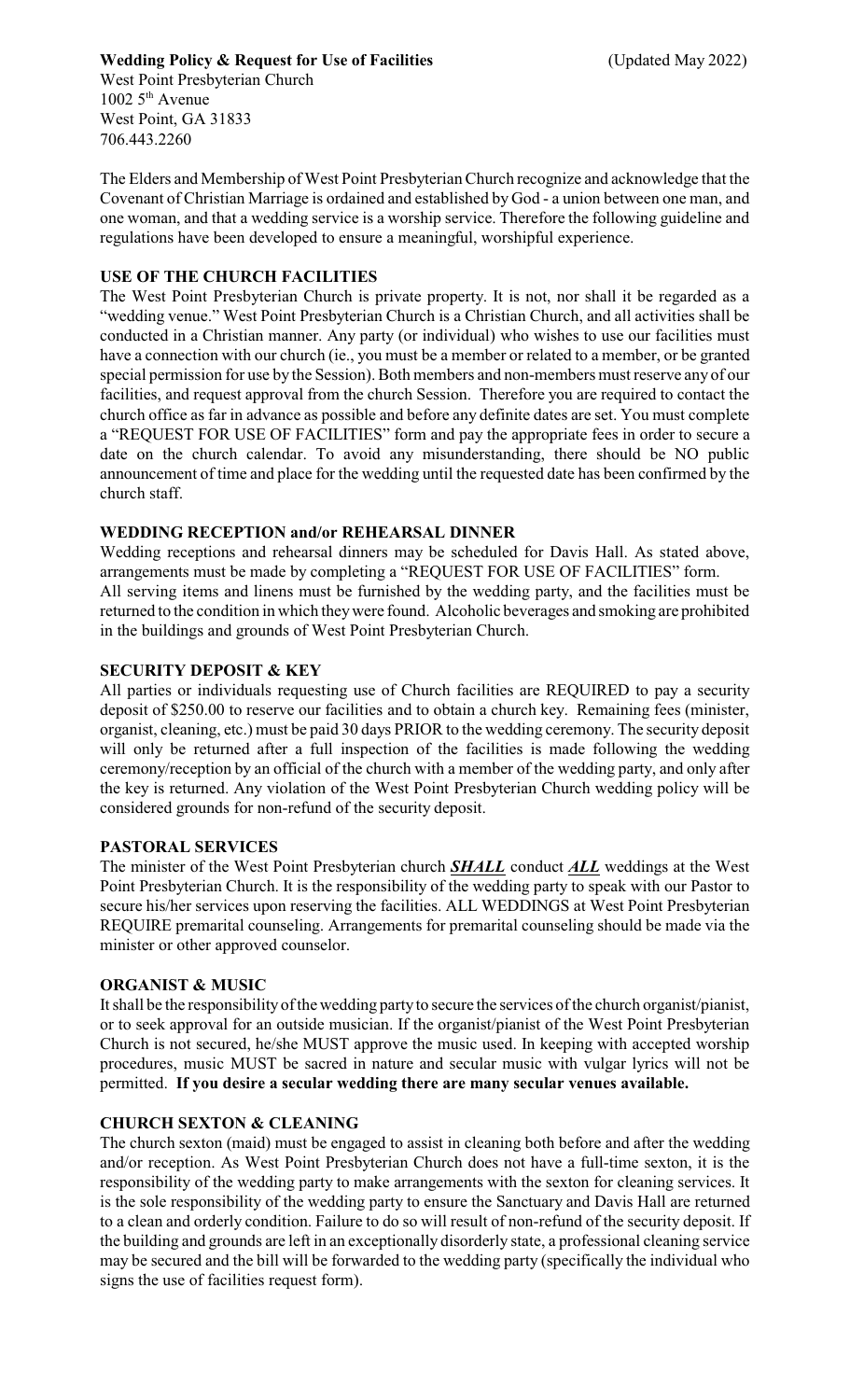## **DECORATIONS**

It is the wedding party's obligation to provide these rules to the florists, caterers, and anyone involved in helping to decorate for the wedding and/or reception (and rehearsal dinner). Failure to follow these rules may result in non-refund of the security deposit and/or payment for the repair of our facilities.

1. West Point Presbyterian Church is a Christian Church! The baptismal font and communion table may be moved, but MUST remain inside the sanctuary. The Pastor will assist you with appropriate places to reposition these items. The Cross *SHALL NOT BE MOVED* - no exceptions.

2. Pew arrangements/decorations may be used, but must NOT be secured with any gummed substance, such as glue... nor with pins, tacks, staples, nails, etc., so as not to damage finished services. Window ledges may be decorated, but the same restrictions apply.

3. Plastic sheeting MUST be placed under all candles (including drip less candles). Candles must be extinguished with the candle snuffer and never blown out as this splatters wax.

4. Vases and/or pots must be placed on a waterproof base so as not to damage wooden and/or fabric finishes.

5. All decorations must be removed promptly so that scheduled church events will not be affected.

6. Floral arrangement may be left in the sanctuary for the next worship service, *if prior approval is arranged*.

7. Bird seed may be thrown outside at the end of the ceremony - RICE or CONFETTI will not be allowed.

# **AUDIO-VISUAL DURING CEREMONY**

All video equipment must be set up in an inconspicuous place. The back corner of the sanctuary is preferred; this spot is near the audio equipment room where an electrical outlet is located and will allow power cables to be run where there will be no danger of tripping. ALL FLASH PHOTOGRAPHY must be taken prior to (or following) the ceremony. NO FLASH PHOTOGRAPHY is allowed during the worship service. Two exceptions: Photographs may be taken of the wedding party as they enter the sanctuary, and as they exit the church. CAMERAS WILL NOT BE ALLOWED IN THE PULPIT AREA DURING THE CEREMONY. The church sound/audio equipment may be used after the services of a qualified technician have been engaged.

## **REHEARSAL**

The wedding party is responsible for coordinating rehearsal plans with all persons involved, after plans have been confirmed with the Pastor of the West Point Presbyterian Church. All participants MUST be informed that the rehearsal is expected to begin on-time and is to be entered into with the same spirit as that of the wedding ceremony itself. Pastors and church musicians are very busy people, and their time should be respected.

## **DRESSING ROOMS & PERSONAL OR RENTAL PROPERTY**

The bride and her party may dress at the church in the classroom at the back of the sanctuary next to the restroom (The Stanley Classroom). A full length mirror is provided in this space. The groom and his party may dress in the Children's Classroom and Choir Room located on the first floor of the Education Building. Restrooms are adjacent to these spaces. The groom and his party usually enter the sanctuary from the "Altar Guild Room" entrance (to the right of the pulpit).

The church accepts NO responsibility for personal or rental property. The church reserves the right to dispose of any property left behind by the wedding party.

# **CONDUCT of WEDDING PARTY & GUESTS**

It is expected that the members of the wedding partywill recognize the fact that the church is a house of God and will conduct themselves at all times in a manner befitting the atmosphere of a place of worship.

~ *NO ALCOHOL or DRUGS* - Immediately prior to both rehearsal and wedding, it is expected that the members of the wedding partywill refrain from using alcoholic beverages. No wedding rehearsal or wedding ceremony will be preformed if ANY MEMBER of the wedding party is intoxicated or under the influence of illegal drugs. NO alcoholic beverages may be served or consumed on church premises.